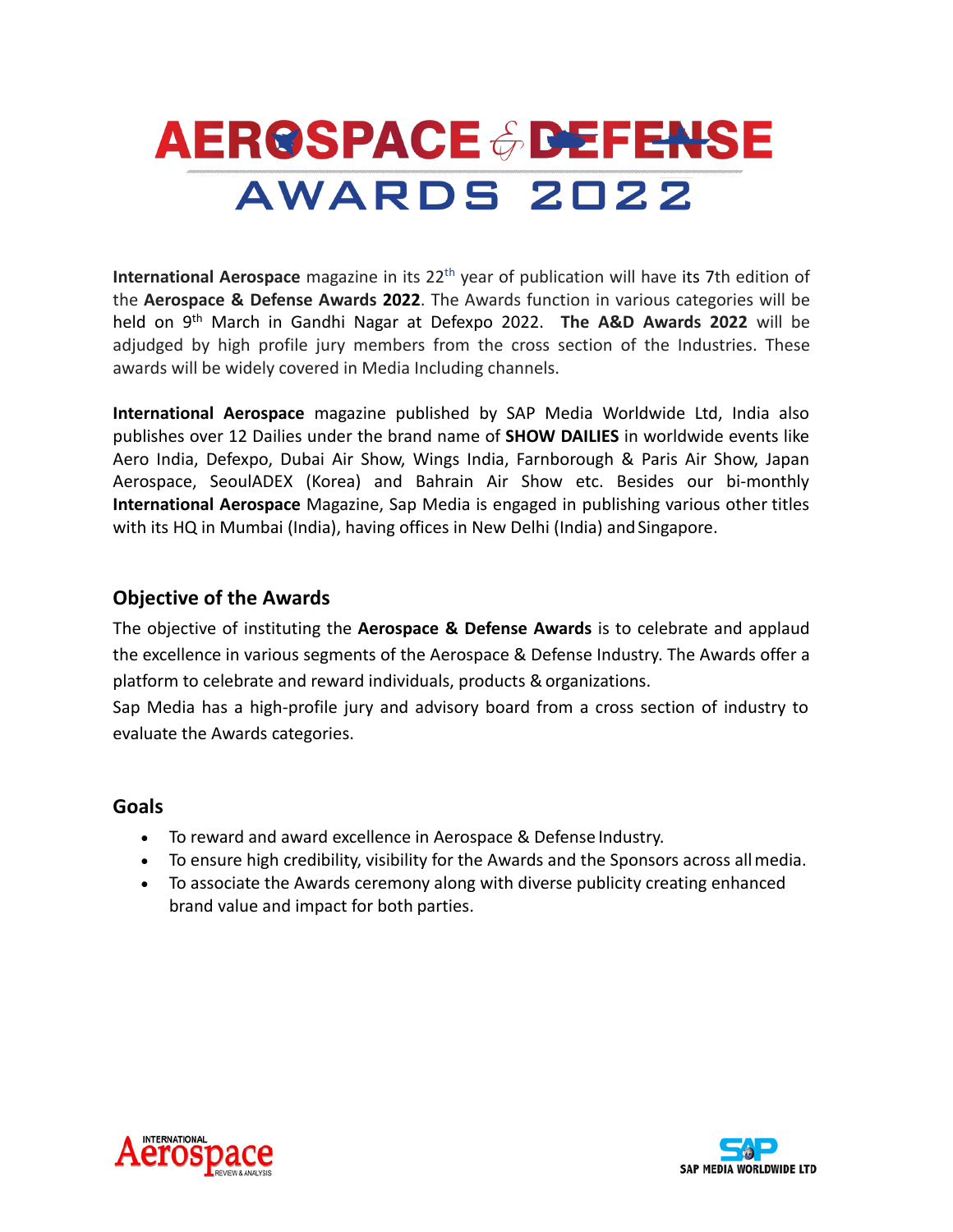## **Categories**

### **Awards for Indian and MNCs operating in India**

- Company of the Year Private Sector (to be decided by the jury based on overall score)
- Company of the Year Public Sector (to be decided by the jury based on overall score)
- Outstanding contribution in Aerospace Industry
- Outstanding contribution in Land Systems
- Outstanding contribution in Naval Systems
- Excellence in Innovation, Design, Technology or R&D
- Excellence in Exports
- Excellence in Contribution towards CSR activity
- Emerging Company of the Year
- Emerging MSME of the Year
- Best Aerospace Park/SEZ of the year
- Outstanding contribution in bringing cutting-edge technology
- Best JV of the year
- Best Foreign OEM supporting Make In India

#### **Personality Awards**

- Business leader of the year
- Entrepreneur of the year
- Lifetime Achievement Award



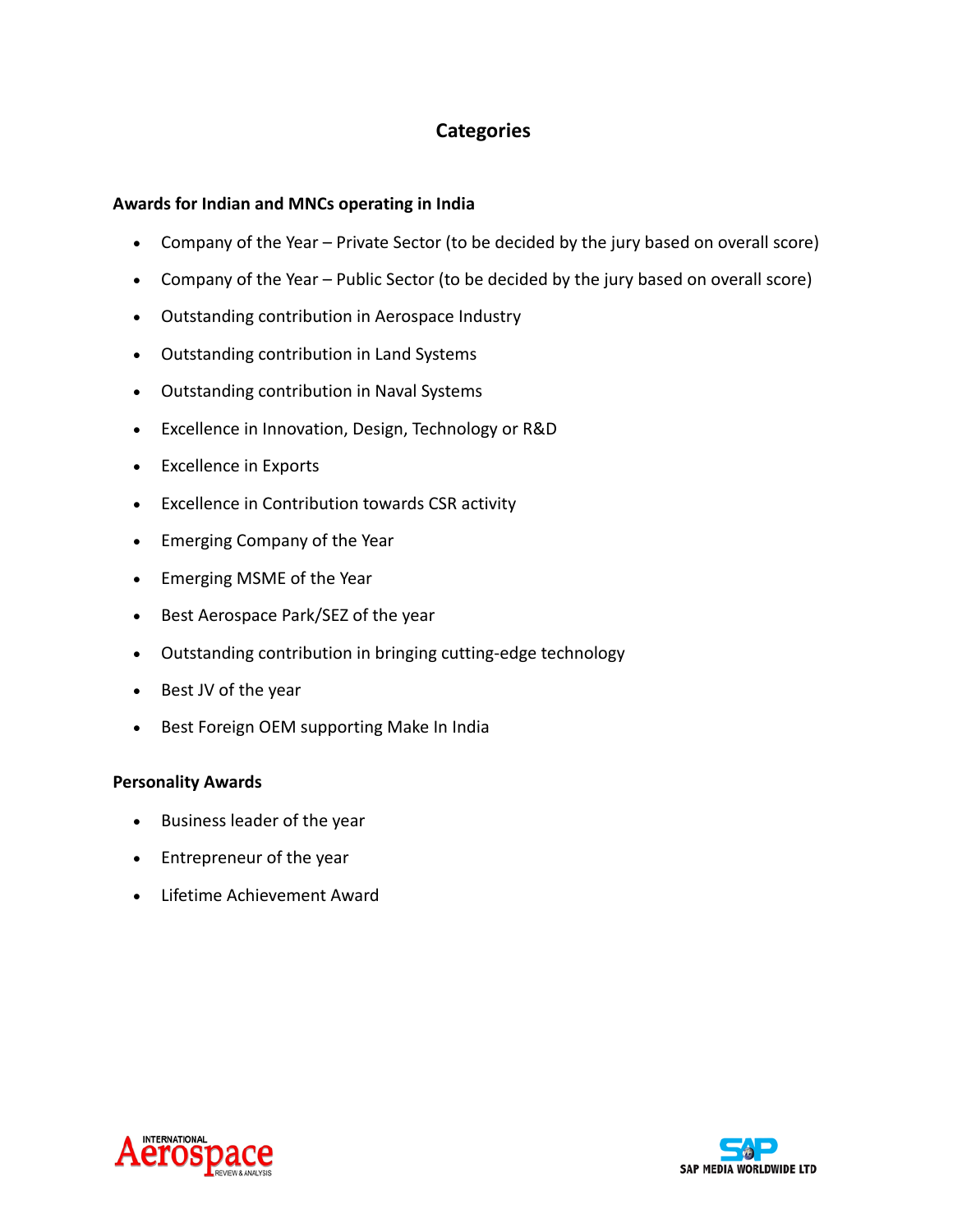| <b>Aerospace &amp; Defense Awards 2022</b> |                      |                                                                                                                                                                                                                                                                                                                                                                                                                                                                                                                                                                                                                                                                                                                                                                                                                                                          |
|--------------------------------------------|----------------------|----------------------------------------------------------------------------------------------------------------------------------------------------------------------------------------------------------------------------------------------------------------------------------------------------------------------------------------------------------------------------------------------------------------------------------------------------------------------------------------------------------------------------------------------------------------------------------------------------------------------------------------------------------------------------------------------------------------------------------------------------------------------------------------------------------------------------------------------------------|
| <b>Type</b>                                | <b>Amount</b>        | <b>Deliverables</b>                                                                                                                                                                                                                                                                                                                                                                                                                                                                                                                                                                                                                                                                                                                                                                                                                                      |
| <b>Platinum Sponsor</b>                    | US\$ 20,000          | <b>Promotional Value to platinum Sponsor</b>                                                                                                                                                                                                                                                                                                                                                                                                                                                                                                                                                                                                                                                                                                                                                                                                             |
|                                            | <b>Rs.15.00 Lacs</b> | 1) Vast exposure due to print and online<br>media<br>2) Enhanced brand impact as platinum<br>sponsor of the high-profile Awards night.<br>3) Prime logo Branding and placement under<br>the platinum sponsor on all promotional<br>literature<br>4) Pre and post event coverage in the<br>International Aerospace Magazine<br>5) The name and logo to be mentioned on<br>the pre and post event coverages across<br>all media<br><b>Exclusive Benefits to Platinum Sponsor</b><br>1) During the event platinum sponsor's<br>name to be mentioned in all<br>promotional material across all<br>mediums.<br>2) Coverage in pre and post event release<br>sent out to the media<br>3) Promotion through our website<br>4) Promotion materiel round table on the<br>awards night<br>5) Branding space at the awards venue in<br>form of standees (2 Standee) |